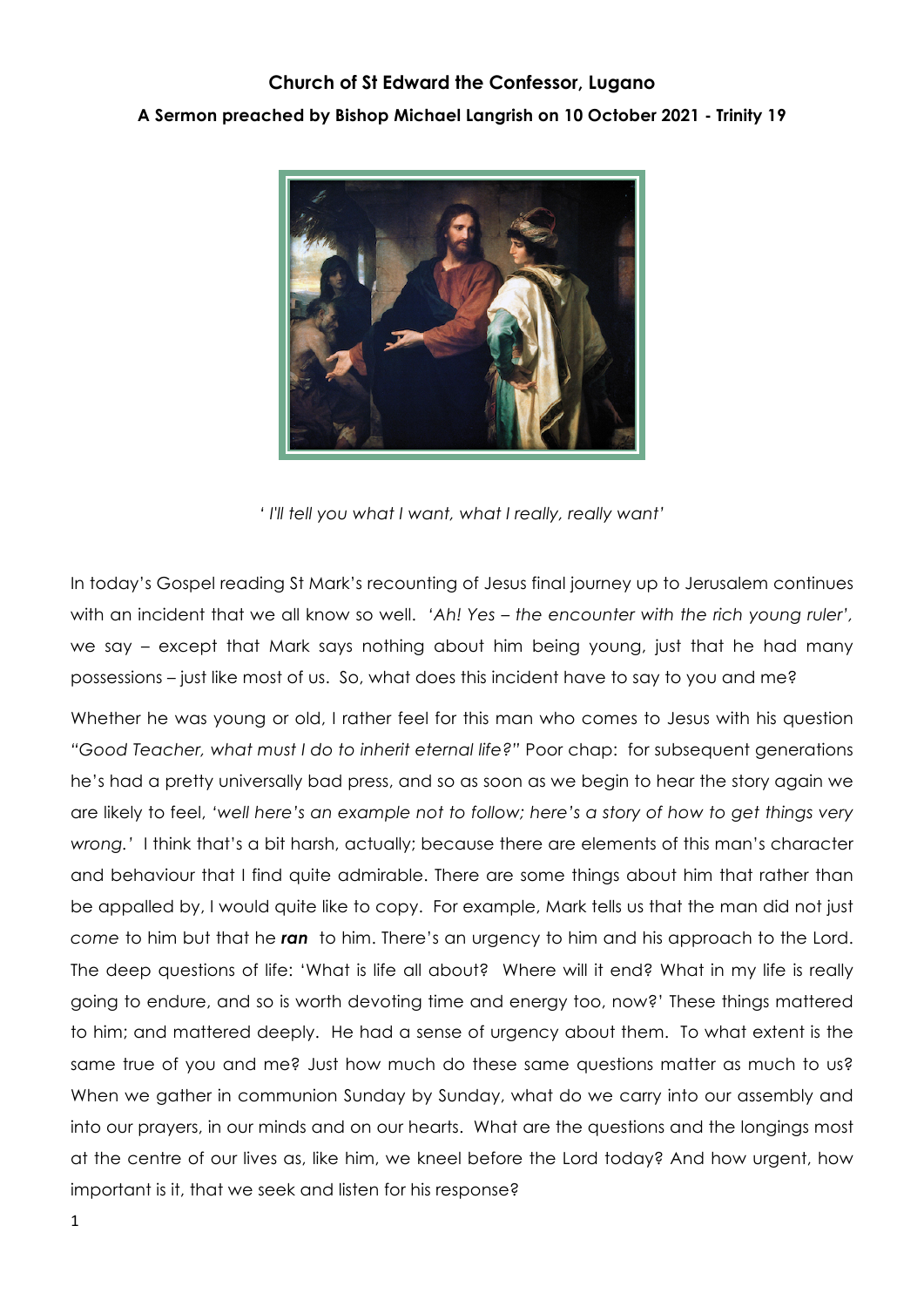Then there is the man's question itself: *'Good Teacher, what must I do?* I see no reason to think that he called Jesus 'good' in order to flatter him, but rather because he genuinely thinks so. He really does believe that, in this person Jesus, there is a goodness, a holiness, that has something to say to his life, both now and for eternity. So, a second question for me – and you? To what extent do we feel the same. How truly do we see the Jesus to whom we speak in our prayers, in our worship, here today, and what do we truly expect from him most of all? What is the question for Jesus most urgently on your lips right now?

This is where the man in the gospel story does begin to get it wrong. His question was: *'Good Teacher, what must I do to inherit eternal life?'*

The form in which the question is asked gives us a clue to what is to follow. What we see immediately about this man is a deep **self-concern**. *"What must I do to benefit me?"* Not *"Lord, what can I do for the sake of the world, for people around me, for the good of the world, for God's sake?"* But *"What can I do for me?"*

And so is it at all surprising that in answering, Jesus points him to that 50% of the ten commandments that have to do with a person's relationship with other people: the ones about not murdering, or committing adultery; or stealing; or dishonesty; or neglecting the family: all about ways of behaving, day by day, so as to do good to others rather than in any way harm them.

Yet. still the man does not get the point. "*I've done that,"* he says, and you get the feeling that 'Yes, he's kept the letter of the law, but has he gone to the heart of it? Can he see that not killing is not just about taking life, but also about not destroying someone's inner self by constant sniping or backbiting or lack of love? Has he realised that avoiding adultery is about a lot more than not going to bed with the neighbour's wife, but is about a whole life of not betraying trust and fidelity and responsibility in any form? Has he grasped that stealing may involve taking away not just a person's property, but their dignity, their reputation, their peace of mind? And false evidence and neglect of mother and father - has he really, out of sheer love, always avoided giving a false impression about people, refused to join in gossip, and gratefully acknowledged all who, in some way, have helped him to be the person he had become, and to be where he stood that day?' And more than that had he really grasped that these importantly good things happen most easily, not when a person is concerned with self, or even most with other people, but with God. You cannot love God – really love God, and not want to behave to other people in these good, and Christlike, ways, out of love for them as well.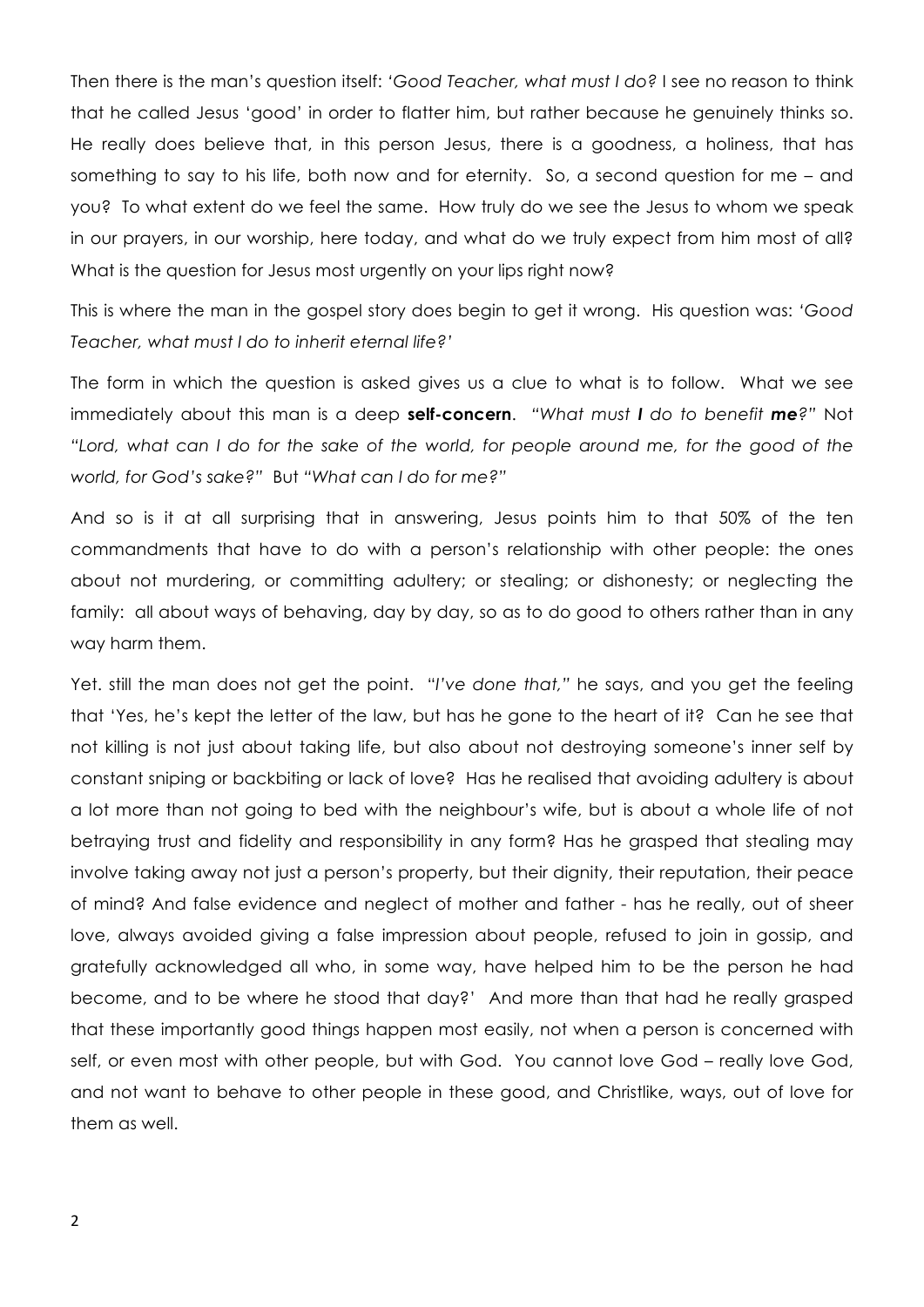For this man, who came to Jesus, something was obviously getting in the way, and so Jesus next addresses this: *"Go, sell all your possessions and give the proceeds to the poor. Then, come and follow me."*

The man just can't do this, and goes away with a heavy heart. Even the disciples are astonished by what Jesus has said. And I can understand their problem, because it is often suggested in scripture that God shows his approval for those who are righteous by rewarding them with success and wealth and prosperity. But if that was how it was, then how could having riches make it hard to enter the kingdom of heaven? And not only hard but impossible; as impossible as it would be to make a real full size, live, camel, go through the eye of an ordinary, everyday needle? In fact, it would have been easier to do this with a camel than for a rich person to be saved. (There have been many attempts to ease the difficult of this saying of Jesus – saying the eye of a needle was a low gate in the city wall, for example. But none of them stand up and all represent a running away from the hard truth of what Jesus is saying here: about the way in which we all let other things get in the way of a proper relationship with God)

For, you see, the reason why wealth is a bar to entry into the kingdom of heaven, the age to come, is because it creates such a powerful illusion of autonomy and self-sufficiency and independence. With wealth (and not just wealth of possessions – but wealth of power, wealth of status, wealth of specialised knowledge, wealth of connections, wealth of birth privilege), with the security of wealth of any kind we are that much more able to get our own way. More or less, we are able to preserve our own private space, protect our own interests, control our own time, do as we like. The rich can be independent – as long as their riches last. But this is no preparation for the time when God will rule and his will shall be done by all *(Thy kingdom come, thy will be done, on earth as it is in heaven)*. No private empires, or petty fiefdoms, will then survive. And the poor will be better prepared for this because they will be more accustomed to having their will frustrated, and responding to what someone else requires.

*"Good Teacher, what must I do to inherit eternal life?"* Eternal life is life as befits God, the God who so **loved** the world, the God who **gave** his only son. That is why self-concern and selfsufficiency and autonomy and life with God are so incompatible. So *"go, sell what you own",* get rid of the junk and clutter in your life, the baggage that you carry that gets in the way of truly loving God as you should and your neighbour as yourself *– 'and give the money to the poor'*, - give the time and energy, gifts and experience, then freed up to giving attention to where these things are really needed, all around you - *'and you will have treasure in heaven; then come, follow me.'*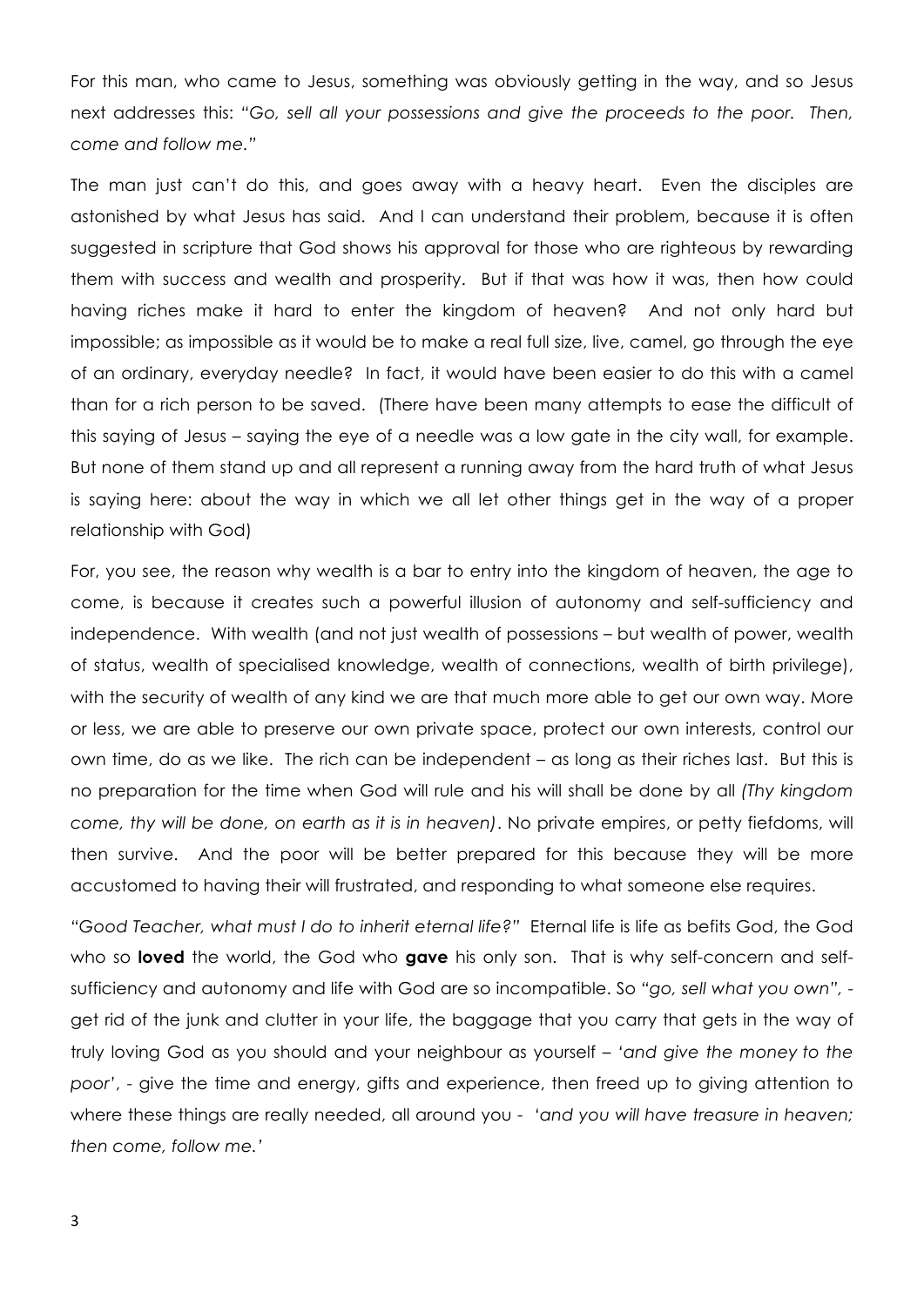But, of course, this is very hard for us. What hope can there be? The only hope, of course, is in God's extraordinary grace. The only hope for those who are not poor is that God may do the extraordinary and exceptional thing of saving a rich person, drawing her or him, you or me, to himself. But this requires over-time on God's part, a working all through the long night of Calvary, and beyond, that this might be so. Yet still a response is required from us.

For me one of the most deeply spiritual moments of the church year is when we gather on Ash Wednesday, and receive ,on our foreheads the sign of the cross in ash with the words: *"remember that you are dust and to dust you will return".* It is a call to then follow the 40 days of Lent as a time for us all to examine our own poverty and riches, our own autonomy and obedience, our own self-concern and our own concern for others, before the generous, selfgiving, holy love of God. But that is one of the functions of our opening up our hearts in penitence and faith, in confession of sin and confession of faith, Sunday by Sunday as well.

## *Collect*

O God, forasmuch as without you we are not able to please you; mercifully grant that your Holy Spirit may in all things direct and rule our hearts; through Jesus Christ your Son our Lord, who is alive and reigns with you, in the unity of the Holy Spirit, one God, now and for ever.

## **Hebrews 4.12-end Jesus the Great High Priest**

 $12$  Indeed, the word of God is living and active, sharper than any two-edged sword, piercing until it divides soul from spirit, joints from marrow; it is able to judge the thoughts and intentions of the heart.  $^{13}$ And before him no creature is hidden, but all are naked and laid bare to the eyes of the one to whom we must render an account.

 $14$  Since, then, we have a great high priest who has passed through the heavens, Jesus, the Son of God, let us hold fast to our confession.  $^{15}$ For we do not have a high priest who is unable to sympathize with our weaknesses, but we have one who in every respect has been tested as we are, yet without sin. <sup>16</sup>Let us therefore approach the throne of grace with boldness, so that we may receive mercy and find grace to help in time of need.

## **Mark 10.17-31 The Rich Man**

 $17$  As Jesus was setting out on a journey, a man ran up and knelt before him, and asked him, 'Good Teacher, what must I do to inherit eternal life?'  $^{18}$ Jesus said to him, 'Why do you call me good? No one is good but God alone.  $^{19}$ You know the commandments: "You shall not murder; You shall not commit adultery; You shall not steal; You shall not bear false witness; You shall not defraud; Honour your father and mother." '  $^{20}$ He said to him, 'Teacher, I have kept all these since my youth.' <sup>21</sup>Jesus, looking